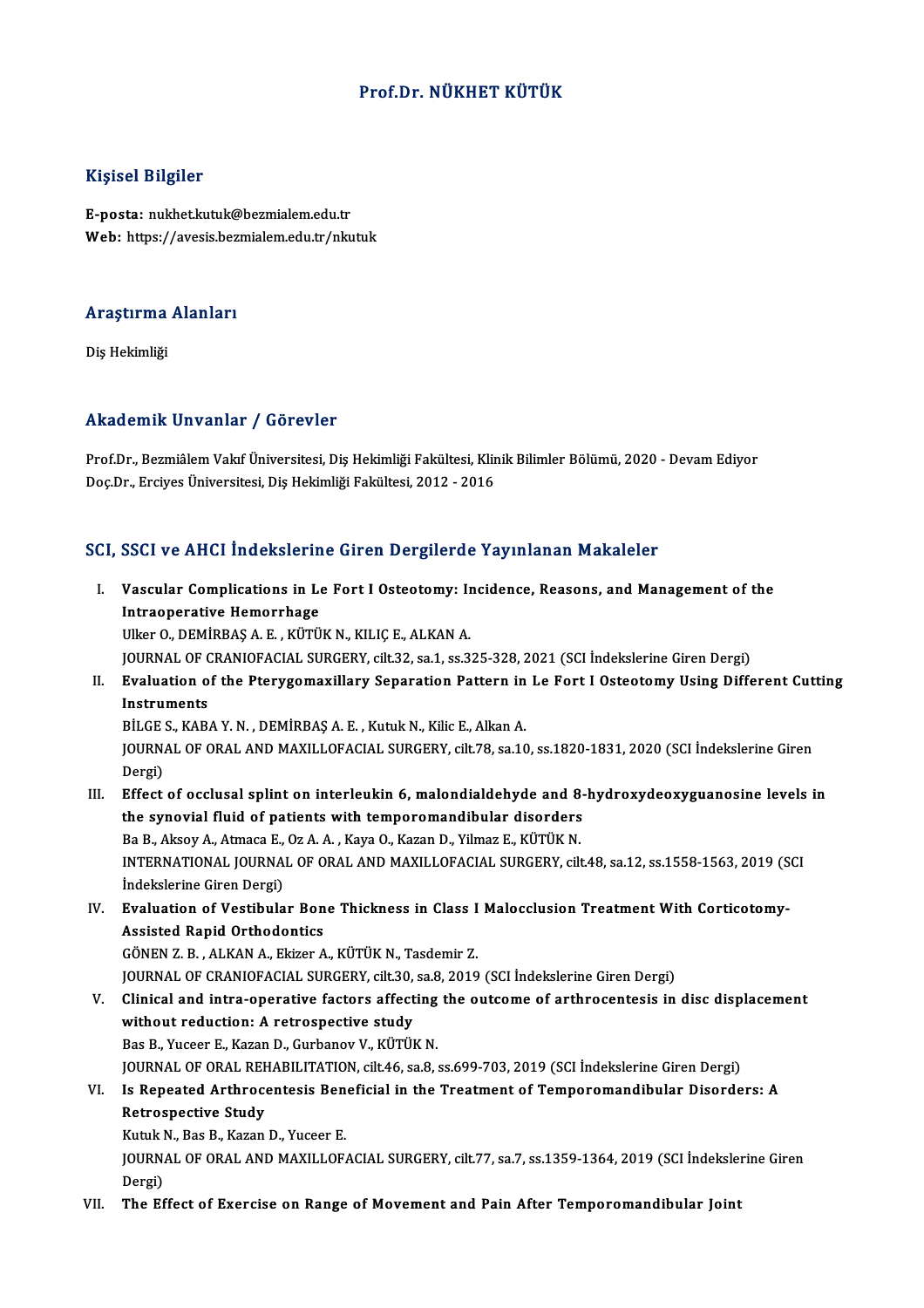#### Arthrocentesis

Arthrocentesis<br>Bas B., Kazan D., KÜTÜK N., Gurbanov V.<br>JOUPNAL OF OBAL AND MAXILLOFACIA

JOURNAL OF ORAL AND MAXILLOFACIAL SURGERY, cilt.76, sa.6, ss.1181-1186, 2018 (SCI İndekslerine Giren<br>Dergi) Bas B.,<br>JOURN.<br>Dergi) JOURNAL OF ORAL AND MAXILLOFACIAL SURGERY, cilt.76, sa.6, ss.1181-1186, 2018 (SCI Indekslerine Girer<br>Dergi)<br>VIII. Comparison of the Analgesic Effects of Pulse Radiofrequency and Cryoablation in Rabbits with<br>Mantal Naryo Na

Dergi)<br>Comparison of the Analgesic Eff<br>Mental Nerve Neuropathic Pain<br>Cannelat D.C., SOVUUE, DOČPUEL

Mental Nerve Neuropathic Pain<br>Canpolat D. G. , SOYLU E., DOĞRUEL F., Kutuk N., UĞUR F. NIGERIANJOURNALOF CLINICAL PRACTICE, cilt.21, sa.5, ss.585-590,2018 (SCI İndekslerineGirenDergi)

- Canpolat D. G. , SOYLU E., DOĞRUEL F., Kutuk N., UĞUR F.<br>NIGERIAN JOURNAL OF CLINICAL PRACTICE, cilt.21, sa.5, ss.585-590, 2018 (SCI İndekslerine Giren Dei<br>IX. Comparison of Ozone and Photo-Biomodulation Therapies on Menta NIGERIAN JOURNAL OF CLINICAL PRACTICE, cil<br>Comparison of Ozone and Photo-Biomodu<br>YÜCESOY T., Kutuk N., Canpolat D. G. , ALKAN A.<br>JOUPNAL OF OPAL AND MAYU LOFACIAL SUPC Comparison of Ozone and Photo-Biomodulation Therapies on Mental Nerve Injury in Rats<br>YÜCESOY T., Kutuk N., Canpolat D. G. , ALKAN A.<br>JOURNAL OF ORAL AND MAXILLOFACIAL SURGERY, cilt.75, sa.11, ss.2323-2332, 2017 (SCI İndeks YÜCESOY T., Kutuk N., Canpolat D. G. , ALKAN A.<br>JOURNAL OF ORAL AND MAXILLOFACIAL SURGERY, cilt.75, sa.11, ss.2323-2332, 2017 (SCI İndekslerine Giren<br>Dergi)
- X. Comparison of Bovine Bone-Autogenic Bone Mixture Versus Platelet-Rich Fibrin for Maxillary Sinus Grafting: Histologic and Histomorphologic Study OcakH.,KutukN.,DemetogluU.,BALCIOĞLUE.,Ozdamar S.,ALKANA. Grafting: Histologic and Histomorphologic Study<br>Ocak H., Kutuk N., Demetoglu U., BALCIOĞLU E., Ozdamar S., ALKAN A.<br>JOURNAL OF ORAL IMPLANTOLOGY, cilt.43, sa.3, ss.194-201, 2017 (SCI İndekslerine Giren Dergi)<br>Comparison of

Ocak H., Kutuk N., Demetoglu U., BALCIOĞLU E., Ozdamar S., ALKAN A.<br>JOURNAL OF ORAL IMPLANTOLOGY, cilt.43, sa.3, ss.194-201, 2017 (SCI İndekslerine Giren Dergi)<br>XI. Comparison of ketamine-propofol and ketamine-dexmedetomid JOURNAL OF ORAL IMPLANTOLOGY, one of the set all interpret of the sedation during tooth extraction Comparison of ketamine-propofol and ketamine-dexmedetomidine compolation<br>Sedation during tooth extraction<br>Canpolat D. G. , Yildirim M. D. , Kutuk N., DOĞRUEL F., Ocak H., AKSU R., Alkan A.<br>JOUPMAL OF THE RAKISTAN MEDICAL A sedation during tooth extraction<br>Canpolat D. G. , Yildirim M. D. , Kutuk N., DOĞRUEL F., Ocak H., AKSU R., Alkan A.<br>JOURNAL OF THE PAKISTAN MEDICAL ASSOCIATION, cilt.67, sa.5, ss.693-697, 2017 (SCI İndekslerine Giren Dergi

Canpolat D. G. , Yildirim M. D. , Kutuk N., DOĞRUEL F., Ocak H., AKSU R., Alkan A.<br>JOURNAL OF THE PAKISTAN MEDICAL ASSOCIATION, cilt.67, sa.5, ss.693-697, 2017 (SCI İndekslerine Giren<br>XII. Intravenous ketamine, propofol an SOURNAL OF THE PAKISTAN MEDICAL ASS<br>Intravenous ketamine, propofol and p<br>sedation: A randomized clinical study<br>Cannelat D.C., Vildivim M.D., AKSU B. Kut XII. Intravenous ketamine, propofol and propofol-ketamine combination used for pediatric dental<br>sedation: A randomized clinical study<br>Canpolat D. G. , Yildirim M. D. , AKSU R., Kutuk N., Alkan A., Cantekin K. sedation: A randomized clinical study<br>Canpolat D. G. , Yildirim M. D. , AKSU R., Kutuk N., Alkan A., Cantekin K.<br>PAKISTAN JOURNAL OF MEDICAL SCIENCES, cilt.32, sa.3, ss.682-687, 2016 (SCI İndekslerine Giren Dergi)<br>Peliabil

Canpolat D. G. , Yildirim M. D. , AKSU R., Kutuk N., Alkan A., Cantekin K.<br>PAKISTAN JOURNAL OF MEDICAL SCIENCES, cilt.32, sa.3, ss.682-687, 2016 (SCI İndekslerine Giren Dergi)<br>XIII. Reliability of Panoramic Radiography in PAKISTAN JOURNAL OF MEDICAL SCIENCES, cilt.32, sa.<br>Reliability of Panoramic Radiography in Determi<br>Dental Implant Placement in Posterior Mandible<br>V<sup>ittliv N. C</sub>ònen 7 B. Yesen M.T. DEMIPPAS A E.</sup> Reliability of Panoramic Radiography in Determination of Neurosensory Disturbances Related to<br>Dental Implant Placement in Posterior Mandible<br>KÜTÜK N., GÖNEN Z. B. , Yasar M. T. , DEMİRBAŞ A. E. , ALKAN A.

IMPLANTDENTISTRY, cilt.23, sa.6, ss.648-652,2014 (SCI İndekslerineGirenDergi)

- KÜTÜK N., GÖNEN Z. B. , Yasar M. T. , DEMİRBAŞ A. E. , ALKAN A.<br>IMPLANT DENTISTRY, cilt.23, sa.6, ss.648-652, 2014 (SCI İndekslerine Giren Dergi)<br>XIV. Determination of lingual vascular canals in the interforaminal region b IMPLANT DENTISTRY, cilt.23, sa.6, ss.648-652, 2014 (S<br>Determination of lingual vascular canals in the i<br>prevent life-threatening bleeding complications<br><sup>Vilig E.</sup> Deganay S. Ulu M. Colobi N. Vilrimag A. Allian Determination of lingual vascular canals in the int<br>prevent life-threatening bleeding complications<br>Kilic E., Doganay S., Ulu M., Celebi N., Yikilmaz A., Alkan A.<br>CLINICAL OPAL IMPLANTS BESEARCH silt 25, 82, 2014 prevent life-threatening bleeding complications<br>Kilic E., Doganay S., Ulu M., Celebi N., Yikilmaz A., Alkan A.<br>CLINICAL ORAL IMPLANTS RESEARCH, cilt.25, sa.2, 2014 (SCI İndekslerine Giren Dergi)<br>Effect of Platelet Bish Pla Kilic E., Doganay S., Ulu M., Celebi N., Yikilmaz A., Alkan A.<br>CLINICAL ORAL IMPLANTS RESEARCH, cilt.25, sa.2, 2014 (SCI İndekslerine Giren Dergi)<br>XV. Effect of Platelet-Rich Plasma on Fibrocartilage, Cartilage, and Bo
- CLINI<br><mark>Effec</mark><br>Joint Effect of Platelet-Rich Plasma on Fibrocartilage, Cartilage, and Bone Repair ir<br>Joint<br>Kutuk N., Bas B., SOYLU E., GÖNEN Z. B. , Yilmaz C., BALCIOĞLU E., ÖZDAMAR S., Alkan A.<br>JOUPMAL OF OPAL AND MAXILLOFACIAL SURGERY .silt

Joint<br>Kutuk N., Bas B., SOYLU E., GÖNEN Z. B. , Yilmaz C., BALCIOĞLU E., ÖZDAMAR S., Alkan A.<br>JOURNAL OF ORAL AND MAXILLOFACIAL SURGERY, cilt.72, sa.2, ss.277-284, 2014 (SCI İndekslerine Giren Dergi)

- XVI. Anterior Mandibular Zone Safe for Implants JOURNAL OF ORAL AND MAXILLOFACIAL SURGERY, cilt.72, sa.2, ss.277-284, 2<br>Anterior Mandibular Zone Safe for Implants<br>Kutuk N., DEMİRBAŞ A. E. , GÖNEN Z. B. , TOPAN C., Kilic E., Etoz O. A. , Alkan A.<br>JOUPNAL OE CRANIOFACIAL Anterior Mandibular Zone Safe for Implants<br>Kutuk N., DEMİRBAŞ A. E. , GÖNEN Z. B. , TOPAN C., Kilic E., Etoz O. A. , Alkan A.<br>JOURNAL OF CRANIOFACIAL SURGERY, cilt.24, sa.4, 2013 (SCI İndekslerine Giren Dergi)<br>Comparison o
- JOURNAL OF CRANIOFACIAL SURGERY, cilt.24, sa.4, 2013 (SCI Indekslerine Giren Dergi)<br>XVII. Comparison of lidocaine metabolism for different anesthesia techniques in rabbits with liver disease JOURNAL OF CRANIOFACIAL SURGERY, cilt.24, sa.4, 2013 (S<br>Comparison of lidocaine metabolism for different an<br>Celebi N., Muglali M., Aksoy A., Yarim G., Yarim M., Guvenc D.<br>ORAL SURCERY ORAL MEDICINE ORAL RATHOLOCY ORAL I ORAL SURGERY ORAL MEDICINE ORAL PATHOLOGY ORAL RADIOLOGY, cilt.116, sa.1, 2013 (SCI İndekslerine Giren<br>Dergi) Celebi I<br>ORAL S<br>Dergi)<br>Agute ORAL SURGERY ORAL MEDICINE ORAL PATHOLOGY ORAL RADIOLOGY, cilt.116, sa.1, 2013 (SCI İndekslerine<br>Dergi)<br>XVIII. Acute fetal distress following tooth extraction and abscess drainage in a pregnant patient with<br>maxillafacial i
- Dergi)<br>Acute fetal distress fol<br>maxillofacial infection<br>Celebi N. Kutuk M. S. TAS Acute fetal distress following tooth extraction and a<br>maxillofacial infection<br>Celebi N., Kutuk M. S., TAŞ M., SOYLU E., Etoz O. A., Alkan A.<br>AUSTRALIAN DENTAL JOURNAL, silt 59, so 1, so 117, 119, 20 maxillofacial infection<br>Celebi N., Kutuk M. S. , TAŞ M., SOYLU E., Etoz O. A. , Alkan A.<br>AUSTRALIAN DENTAL JOURNAL, cilt.58, sa.1, ss.117-119, 2013 (SCI İndekslerine Giren Dergi)<br>Craft Neeresis Oseurred, After Ilise Crest

Celebi N., Kutuk M. S. , TAŞ M., SOYLU E., Etoz O. A. , Alkan A.<br>AUSTRALIAN DENTAL JOURNAL, cilt.58, sa.1, ss.117-119, 2013 (SCI İndekslerine Giren Dergi)<br>XIX. Graft Necrosis Occurred After Iliac Crest Reconstruction A AUSTRALIAN DEN<br>Graft Necrosis (<br>Ameloblastoma<br><sup>Pulut E.</sup> Peksiask Graft Necrosis Occurred After Iliac Crest Reconstruction Aft<br>Ameloblastoma<br>Bulut E., Bekcioglu B., Bas B., Ozden B., Celebi N., Celenk P., Kulunk S.<br>JOUPMAL OF CRANIOFACIAL SURCERY, silt 24, se 2, 2012 (SCL indek

Ameloblastoma<br>Bulut E., Bekcioglu B., Bas B., Ozden B., Celebi N., Celenk P., Kulunk S.<br>JOURNAL OF CRANIOFACIAL SURGERY, cilt.24, sa.2, 2013 (SCI İndekslerine Giren Dergi)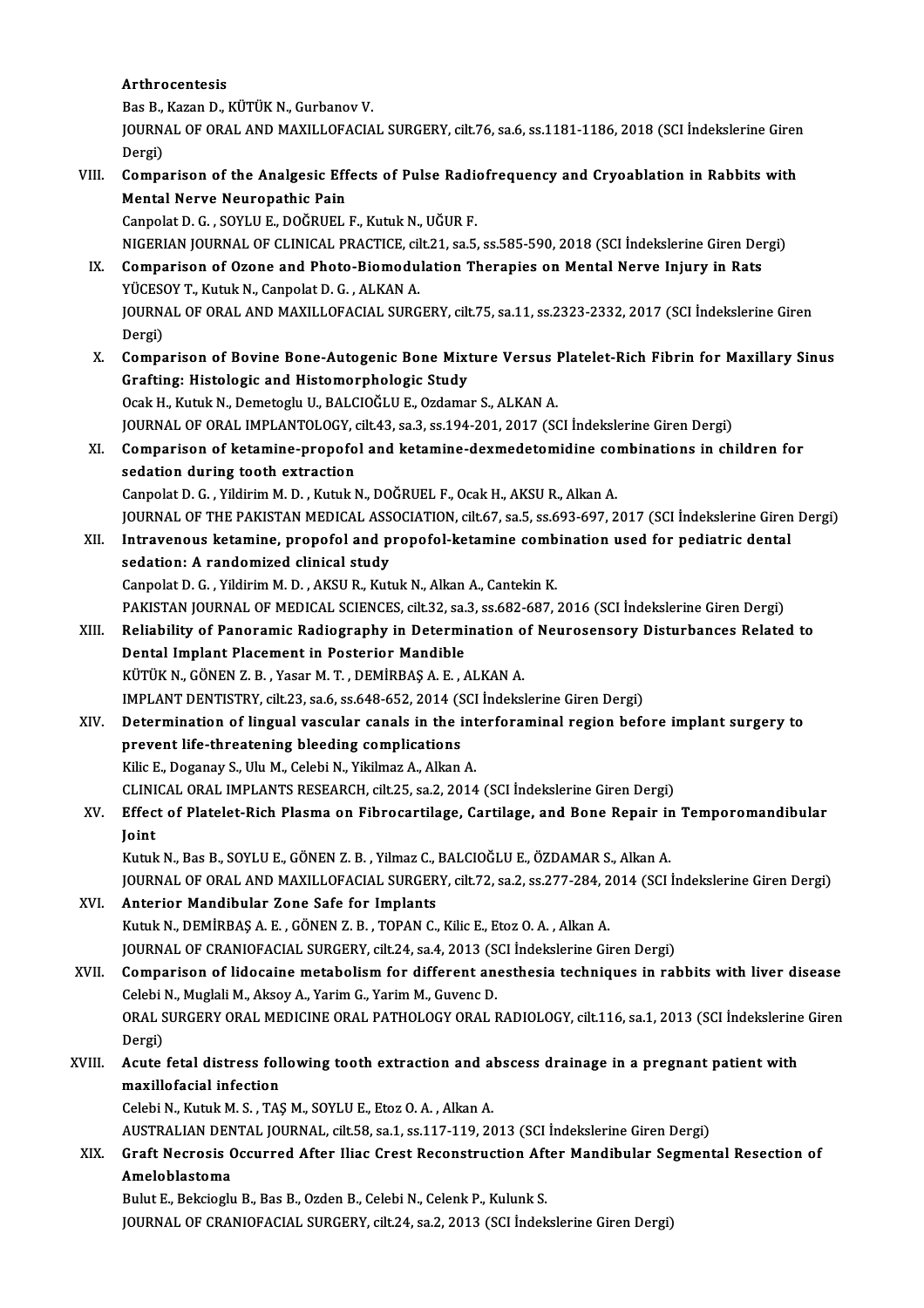| XX.         | Maxillary sinus floor augmentation in patients with maxillary sinus pseudocyst: case report<br>Celebi N., GÖNEN Z. B., Kilic E., Etoz O., Alkan A. |
|-------------|----------------------------------------------------------------------------------------------------------------------------------------------------|
|             | ORAL SURGERY ORAL MEDICINE ORAL PATHOLOGY ORAL RADIOLOGY AND ENDODONTOLOGY, cilt.112, sa.6,<br>2011 (SCI İndekslerine Giren Dergi)                 |
| XXI.        | Development of a Mandibular Motion Simulator for Total Joint Replacement                                                                           |
|             | Celebi N., Rohner E. C., Gateno J., Noble P. C., Ismaily S. K., Teichgraeber J. F., Xia J. J.                                                      |
|             | JOURNAL OF ORAL AND MAXILLOFACIAL SURGERY, cilt.69, sa.1, ss.66-79, 2011 (SCI İndekslerine Giren Dergi)                                            |
| XXII.       | Treatment of masseteric hypertrophy with botulinum toxin: A report of two cases<br>Bas B., Ozan B., Muglali M., Celebi N.                          |
|             | MEDICINA ORAL PATOLOGIA ORAL Y CIRUGIA BUCAL, cilt.15, sa.4, 2010 (SCI İndekslerine Giren Dergi)                                                   |
| XXIII.      | Horizontal Alveolar Distraction of the Mandibular Canine Regions for Implant Placement<br>Bulut E., Muglali M., Celebi N., Bekcioglu B.            |
|             | JOURNAL OF CRANIOFACIAL SURGERY, cilt.21, sa.3, ss.830-832, 2010 (SCI Indekslerine Giren Dergi)                                                    |
| <b>XXIV</b> | A comparison of injection pain with articaine with adrenaline, prilocaine with phenylpressin and                                                   |
|             | lidocaine with adrenaline                                                                                                                          |
|             | Sumer M., Misir F., Celebi N., Muglali M.                                                                                                          |
|             | MEDICINA ORAL PATOLOGIA ORAL Y CIRUGIA BUCAL, cilt.13, sa.7, 2008 (SCI İndekslerine Giren Dergi)                                                   |
| XXV.        | Fixation of vertically distracted segment with dental implants after breakage of distraction device:                                               |
|             | case report                                                                                                                                        |
|             | Muglali M., Inal S., Bas B., Bekcioglu B., Celebi N.                                                                                               |
|             | ORAL SURGERY ORAL MEDICINE ORAL PATHOLOGY ORAL RADIOLOGY AND ENDODONTOLOGY, cilt.105, sa.5,<br>2008 (SCI İndekslerine Giren Dergi)                 |
| XXVI.       | Cytokine and chemokine levels in radicular and residual cyst fluids                                                                                |
|             | Muglali M., Komerik N., Bulut E., Yarim G. F., Celebi N., Sumer M.                                                                                 |
|             | JOURNAL OF ORAL PATHOLOGY & MEDICINE, cilt.37, sa.3, ss.185-189, 2008 (SCI İndekslerine Giren Dergi)                                               |
| XXVII.      | Biomechanical comparison of different plating techniques in repair of mandibular angle fractures                                                   |
|             | Alkan A., Celebi N., Ozden B., Bas B., Inal S.                                                                                                     |
|             | ORAL SURGERY ORAL MEDICINE ORAL PATHOLOGY ORAL RADIOLOGY AND ENDODONTOLOGY, cilt.104, sa.6,                                                        |
|             | ss 752-756, 2007 (SCI İndekslerine Giren Dergi)                                                                                                    |
| XXVIII.     | Biomechanical comparison of plating techniques for fractures of the mandibular condyle<br>Alkan A., Metin M., Muglali M., Oezden B., Celebi N.     |
|             | BRITISH JOURNAL OF ORAL & MAXILLOFACIAL SURGERY, cilt.45, sa.2, ss.145-149, 2007 (SCI Indekslerine Giren<br>Dergi)                                 |
| XXIX.       | Mandibular symphyseal distraction osteogenesis: review of three techniques                                                                         |
|             | Alkan A., Oezer M., Bas B., Bayram M., Celebi N., Inai S., Oezden B.                                                                               |
|             | INTERNATIONAL JOURNAL OF ORAL AND MAXILLOFACIAL SURGERY, cilt.36, sa.2, ss.111-117, 2007 (SCI<br>İndekslerine Giren Dergi)                         |
|             |                                                                                                                                                    |

#### Diğer Dergilerde Yayınlanan Makaleler

I. Comparison of the effects of ozone therapy and photobiomodulation on sciatic nerve injury in rats T Dergifer at Tay Infantan Franciscies<br>Comparison of the effects of ozone therapy and photobiomodulation on sciatic nerve injury in<br>GÜNAY CANPOLAT D., YÜCESOY T., Colpak H. A. , KAYA Ö. T. , Kolbasi B., Saraymen R., Karatu **Comparison<br>GÜNAY CANPO<br>CANPOLAT M.<br>ANNALS OF CL** GÜNAY CANPOLAT D., YÜCESOY T., Colpak H. A. , KAYA Ö. T. , Kolbasi B., Saraymen R., Karatı<br>CANPOLAT M.<br>ANNALS OF CLINICAL AND ANALYTICAL MEDICINE, 2021 (ESCI İndekslerine Giren Dergi)<br>Are anaononative hematologia peremeter

CANPOLAT M.<br>ANNALS OF CLINICAL AND ANALYTICAL MEDICINE, 2021 (ESCI İndekslerine Giren Dergi)<br>II. Are preoperative hematologic parameters predictive of intraoperative bleeding in orthognathic<br>aurgery? ANNALS O<br>Are preo<sub>l</sub><br>surgery?<br>Cannalat E Are preoperative hematologic parameters p<br>surgery?<br>Canpolat D. G. , Colpak H. A. , KÜTÜK N., ALKAN A.<br>ANNALS OF CLINICAL AND ANALYTICAL MEDICII surgery?<br>Canpolat D. G. , Colpak H. A. , KÜTÜK N., ALKAN A.<br>ANNALS OF CLINICAL AND ANALYTICAL MEDICINE, cilt.12, ss.183-188, 2021 (ESCI İndekslerine Giren Dergi)<br>The Ontimal Isalation and Chanasterisation Conditions of Pab

Canpolat D. G. , Colpak H. A. , KÜTÜK N., ALKAN A.<br>ANNALS OF CLINICAL AND ANALYTICAL MEDICINE, cilt.12, ss.183-188, 2021 (ESCI İndekslerine Giren Dergi)<br>III. The Optimal Isolation and Characterization Conditions ofRabbit D ANNALS OF CLINICAL AND ANALYTICAL MEDICI<br>The Optimal Isolation and Characterization<br>Stem Cells for Use inRegenerative Medicine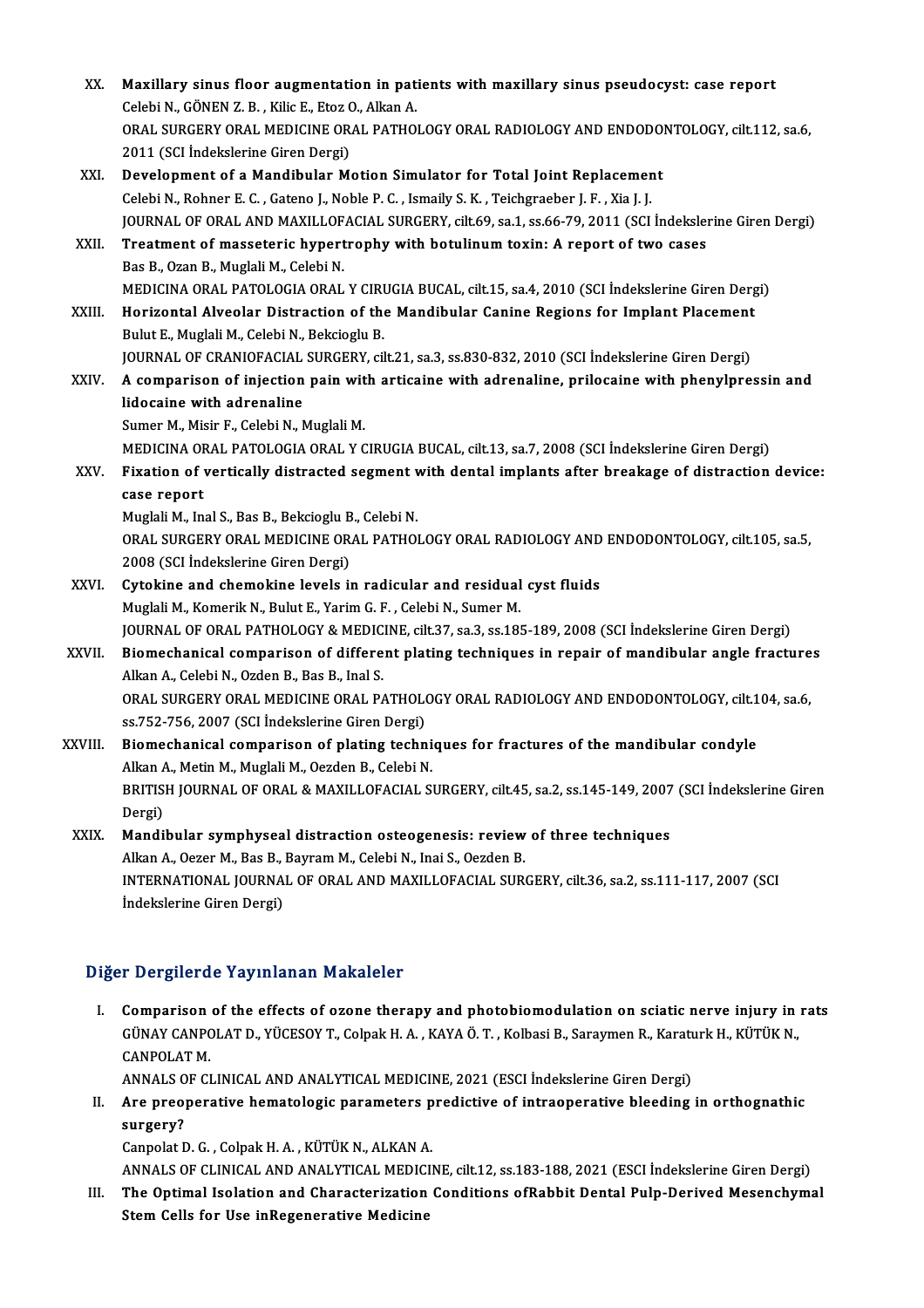SALKIN H., GÖNEN Z. B., ÖZCAN S., BAHAR D., KÜTÜK N., ALKAN A.

Journal of Embryology Stem Cell Research, cilt.3, sa.1, ss.1-11, 2019 (Diğer Kurumların Hakemli Dergileri)

- IV. Plate-guided transport distraction osteogenesis ofmandible after the excision of an ameloblastoma Journal of Embryology Stem Cell Research, cilt.3, sa.1, ss.1-11, 2019 (Diğer Kurumların Hakemli Dergileri)<br>Plate-guided transport distraction osteogenesis of mandible after the excision of an ameloblasto<br>with inferior alve Plate-guided tra<br>with inferior alv<br>term follow-up<br>COLPAK H A DE with inferior alveolar nerve preservation and<br>term follow-up<br>ÇOLPAK H.A., DEMİRBAŞ A.E., ALKAN A., KÜTÜK N.<br>Oral and Mavillefacial Surgery Cases, silt 5, sa 1, ss 10. term follow-up<br>ÇOLPAK H. A. , DEMİRBAŞ A. E. , ALKAN A., KÜTÜK N.<br>Oral and Maxillofacial Surgery Cases, cilt.5, sa.1, ss.100092, 2019 (Diğer Kurumların Hakemli Dergileri)<br>Analysis of Traumatis Bone Cyst of the Jaws: A Betr
	-

- COLPAK H. A., DEMIRBAŞ A. E., ALKAN A., KÜTÜK N.<br>Oral and Maxillofacial Surgery Cases, cilt.5, sa.1, ss.100092, 2019 (Diğer Kuru<br>V. Analysis of Traumatic Bone Cyst of the Jaws: A Retrospective Study<br>DEMIPRAS A E. COLRAK H. Oral and Maxillofacial Surgery Cases, cilt.5, sa.1, ss.100092, 2019 (I<br>Analysis of Traumatic Bone Cyst of the Jaws: A Retrospecti<br>DEMİRBAŞ A. E. , ÇOLPAK H. A. , KÜTÜK N., GÖNEN Z. B. , ALKAN A.<br>Meandres Medical and Dental V. Analysis of Traumatic Bone Cyst of the Jaws: A Retrospective Study<br>DEMIRBAŞ A. E., ÇOLPAK H. A., KÜTÜK N., GÖNEN Z. B., ALKAN A.<br>Meandros Medical and Dental Journal, cilt.0, sa.0, 2019 (ESCI İndekslerine Giren Dergi)
- DEMIRBAŞ A. E. , ÇOLPAK H. A. , KÜTÜK N., GÖNEN Z. B. , ALKAN A.<br>Meandros Medical and Dental Journal, cilt.0, sa.0, 2019 (ESCI İndekslerine Giren Dergi)<br>VI. Retrospective evaluation of sedation techniques for tooth extract Meandros Medical and Dental Journal, cilt.0, sa.0, 2019 (ESCI<br>Retrospective evaluation of sedation techniques for t<br>GÜNAY CANPOLAT D., KÜTÜK N., YILMAZ ASAN C., ALKAN A.<br>Cumburiyat Dantal Journal, silt 21, ss 116, 122, 201 Retrospective evaluation of sedation techniques for tooth extraction in pediatrion<br>GÜNAY CANPOLAT D., KÜTÜK N., YILMAZ ASAN C., ALKAN A.<br>Cumhuriyet Dental Journal, cilt.21, ss.116-122, 2018 (Diğer Kurumların Hakemli Dergil GÜNAY CANPOLAT D., KÜTÜK N., YILMAZ ASAN C., ALKAN A.<br>Cumhuriyet Dental Journal, cilt.21, ss.116-122, 2018 (Diğer Kurumların Ha<br>VII. Oroantral Açıklıkların Okluzal Splintler ile Cerrahisiz Kapatılması<br>VÜTÜK N. DEMİRRAS A.
- Cumhuriyet Dental Journal, cilt.21, ss.116-122, 2018 (Diğer Kur<br>Oroantral Açıklıkların Okluzal Splintler ile Cerrahisiz Ka<br>KÜTÜK N., DEMİRBAŞ A. E. , YILMAZ ASAN C., BAŞ B., ALKAN A.<br>Cumburiyet Dantal Journal, silt 20, ss. Oroantral Açıklıkların Okluzal Splintler ile Cerrahisiz Kapatılması<br>KÜTÜK N., DEMİRBAŞ A. E. , YILMAZ ASAN C., BAŞ B., ALKAN A.<br>Cumhuriyet Dental Journal, cilt.20, sa.3, ss.169-174, 2017 (Diğer Kurumların Hakemli Dergileri KÜTÜK N., DEMİRBAŞ A. E. , YILMAZ ASAN C., BAŞ B., ALKAN A.<br>Cumhuriyet Dental Journal, cilt.20, sa.3, ss.169-174, 2017 (Diğe:<br>VIII. Uyku Apnesinin Tedavisinde Ortognatik Cerrahinin Yeri<br>KÜTÜK N., ALKAN A., GÜL AMUK N., COB
- Cumhuriyet Dental Journal, cilt.20, sa.3, ss.169<br><mark>Uyku Apnesinin Tedavisinde Ortognatik (</mark><br>KÜTÜK N., ALKAN A., GÜL AMUK N., ÇOBAN G.<br>Turkiye Klinikleri LOrel Mevillefee Surg Specia Uyku Apnesinin Tedavisinde Ortognatik Cerrahinin Yeri<br>KÜTÜK N., ALKAN A., GÜL AMUK N., ÇOBAN G.<br>Turkiye Klinikleri J Oral Maxillofac Surg-Special Topics, cilt.3, sa.3, ss.146-152, 2017 (Diğer Kurumların Hakemli<br>Persileri) KÜTÜK N.,<br>Turkiye Kl<br>Dergileri)<br>Haa of a s Turkiye Klinikleri J Oral Maxillofac Surg-Special Topics, cilt.3, sa.3, ss.146-152, 2017 (Diğer Kurumların Handleri)<br>Dergileri)<br>IX. Use of a simple appliance to prevent mucosal irritation by the distractor rod during verti
- Dergileri)<br>Use of a simple appliane<br>distraction Case report<br>MUČLALLM, CELERÍN, SA distraction Case report<br>MUĞLALI M., ÇELEBİ N., SAMET İ., BEKÇİOĞLU B., BAŞ B. Eur J Dent, cilt.2, sa.3, ss.204-207, 2008 (Diğer Kurumların Hakemli Dergileri)

#### Kitap & Kitap Bölümleri

I. OXFORD DİŞ HEKİMLİĞİ SÖZLÜĞÜ P & IIIUP BOIUMIOIT<br>OXFORD DİŞ HEKİMLİĞİ SÖZLÜĞÜ<br>AĞRALI Ö. B., AK G., ALKAN A., ALTAN G., ARİFOĞLU Y., AYTUĞAR E., BALCIOĞLU H. A. , BALCIOĞLU N.,<br>RÜVÜKERTAN M. SUNGURTEKİN EKÇİ E. 95 A. OXFORD DİŞ HEKİMLİĞİ SÖZLÜĞÜ<br>AĞRALI Ö. B. , AK G., ALKAN A., ALTAN G., ARİF<br>BÜYÜKERTAN M., SUNGURTEKİN EKÇİ E., et al.<br>STANBUL TIR KİTAREVİ, İstanbul 2018 AĞRALI Ö. B. , AK G., ALKAN A., ALTAN G<br>BÜYÜKERTAN M., SUNGURTEKİN EKÇİ E.<br>iSTANBUL TIP KİTAPEVİ, İstanbul, 2018

# iSTANBUL TIP KİTAPEVİ, İstanbul, 2018<br>Hakemli Kongre / Sempozyum Bildiri Kitaplarında Yer Alan Yayınlar

- akemli Kongre / Sempozyum Bildiri Kitaplarında Yer Alan Yayınlar<br>I. Removal Of Osteosynthesis Plates After Orthognathic Surgery: A Retrospective Monocentric Study<br>III KEP Ö DEMİPPAS A E KÜTÜK N. KULC E ALKAN A ULKER Ö., DEMİRDAYAM DARIT FIRMIYATIN.<br>Removal Of Osteosynthesis Plates After Orthognati<br>ÜLKER Ö., DEMİRBAŞ A. E., KÜTÜK N., KILIÇ E., ALKAN A. Removal Of Osteosynthesis Plates After Orthognathic Surgery: A Retrospective Monocentric Study<br>ÜLKER Ö., DEMİRBAŞ A. E. , KÜTÜK N., KILIÇ E., ALKAN A.<br>Turkish Association Of Oral And Maxillofacial Surgery 26th Internationa ÜLKER Ö., DEMİRBAŞ A. E. , KÜTÜK N., KILIÇ E., ALKAN A.<br>Turkish Association Of Oral And Maxillofacial Surgery 26th International Scientific Congress, Girne, Kıbrıs (Kktc),<br>28 Nisan - 02 Mayıs 2019, cilt.1, ss.95-96 Turkish Association Of Oral And Maxillofacial Surgery 26th International Scientific Congress, Girne, Kıbrıs (Kktorum)<br>28 Nisan - 02 Mayıs 2019, cilt.1, ss.95-96<br>II. Evaluation of Skeletal Relapse After Orthognathic Surgery
- 28 Nisan 02 Mayıs 2019, cilt.1, ss.95-96<br><mark>Evaluation of Skeletal Relapse After Orthognathic Surgery in Patie</mark><br>YILDIRIM C., DEMİRBAŞ A. E. , GÜL AMUK N., KÜTÜK N., KILIÇ E., ALKAN A.<br>Turkish Assosiation Of Oral And Mavill Evaluation of Skeletal Relapse After Orthognathic Surgery in Patients with Dentofacial Deformity<br>YILDIRIM C., DEMİRBAŞ A. E. , GÜL AMUK N., KÜTÜK N., KILIÇ E., ALKAN A.<br>Turkish Association Of Oral And Maxillofacial Surgery YILDIRIM C., DEMİRBAŞ A. E. , GÜL AMUK N.<br>Turkish Association Of Oral And Maxillofacia<br>28 Nisan - 02 Mayıs 2019, cilt.1, ss.149-150<br>The Effects of PTH (1.34) and SEPM (L Turkish Association Of Oral And Maxillofacial Surgery 26th International Scientific Congress, Girne, Kıbrıs (Kktc),<br>28 Nisan - 02 Mayıs 2019, cilt.1, ss.149-150<br>III. The Effects of PTH (1-34) and SERM (Raloxifene) on Osseo
- 28 Nisan 02 Mayıs 2019, cilt.1, ss.149-150<br>III. The Effects of PTH (1-34) and SERM (Raloxifene) on Osseointegration of Implants in Osteoporotic<br>Bone The Effects of PTH (1-34) and SERM (Raloxifene) on Osseointegrat<br>Bone<br>MOHSEN F., DEMİRBAŞ A.E., KARAKAYA M., TOPAN C., KÜTÜK N., ALKAN A.<br>Oral and Mavillafacial Surgary Sociaty (ACPID) 12th International Congress.

Oral and Maxillofacial Surgery Society (ACBID) 13th International Congress with EACMFS Endorsement, Antalya,<br>Türkiye, 24 - 28 Nisan 2019, cilt.1, ss.136 MOHSEN F., DEMİRBAŞ A. E. , KARAKAYA<br>Oral and Maxillofacial Surgery Society (AC<br>Türkiye, 24 - 28 Nisan 2019, cilt.1, ss.136<br>Preemntiye, Analsosia Effect of Intrax Oral and Maxillofacial Surgery Society (ACBID) 13th International Congress with EACMFS Endorsement, Antalya,<br>Türkiye, 24 - 28 Nisan 2019, cilt.1, ss.136<br>IV. Preemptive Analgesic Effect of Intravenous and Oral Ibuprofen in

Türkiye, 24 - 28 Nisan 2019, cilt.1, ss.136<br>Preemptive Analgesic Effect of Intravenous and Oral Il<br>A Prospective, Randomized, Double-Blind Clinical Trial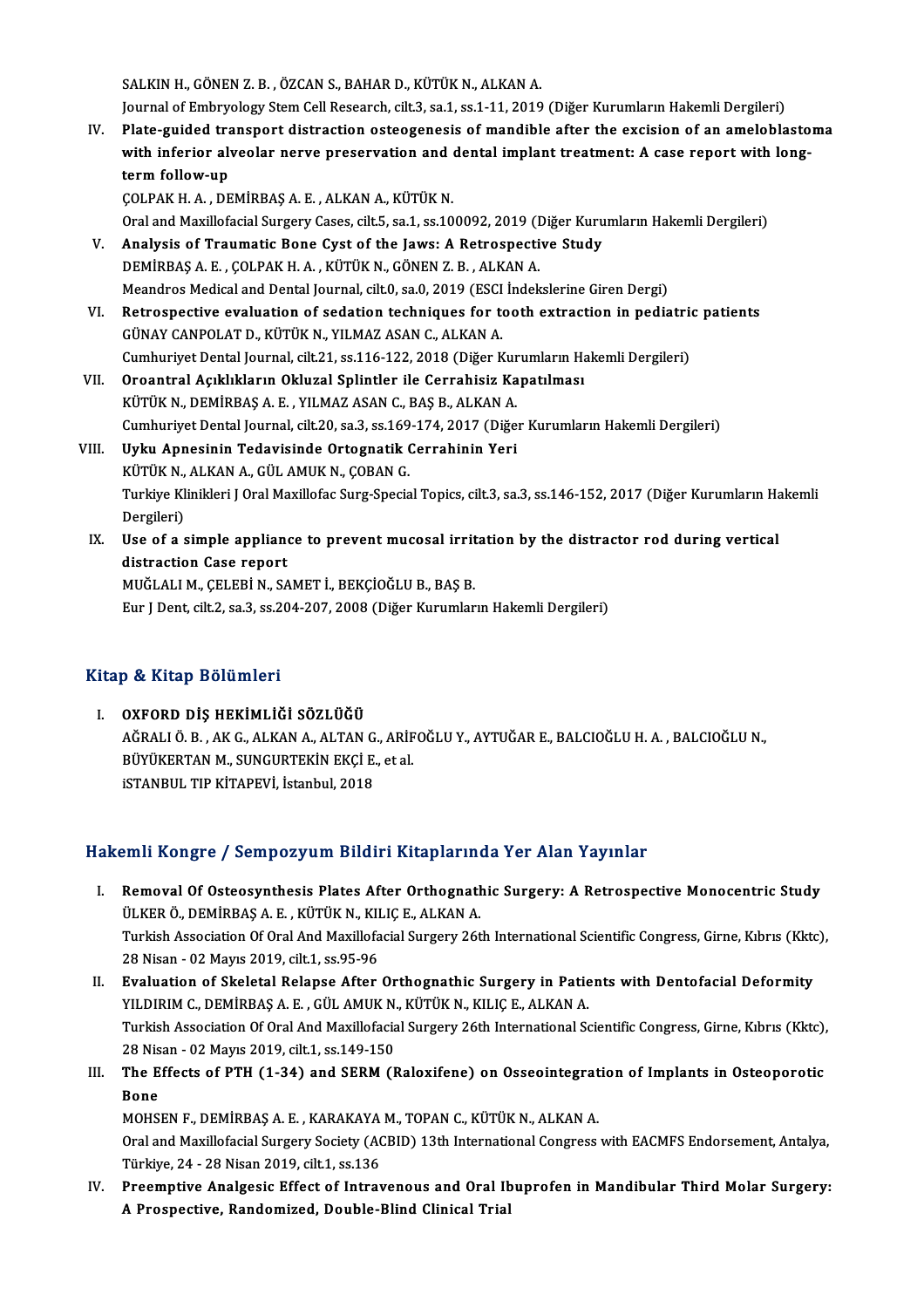DEMİRBAŞ A. E. , BİLGE S., KARAKAYA M., GÜNAY CANPOLAT D., KÜTÜK N., ÇELEBİ S., ALKAN A.<br>Oral and Mavillefacial Surgery Society (ACPID) 12th International Congress vith EACMES Ender Oral and Maxillofacial Surgery Society (ACBID) 13th International Congress with EACMFS Endorsement, Antalya,<br>Türkiye, 24 - 28 Nisan 2019, cilt.1, ss.58 DEMİRBAŞ A. E. , BİLGE S., KARAKAYA M<br>Oral and Maxillofacial Surgery Society (A<br>Türkiye, 24 - 28 Nisan 2019, cilt.1, ss.58<br>Evaluation of The Effects of Pre-em Oral and Maxillofacial Surgery Society (ACBID) 13th International Congress with EACMFS Endorsement, Antalya,<br>Türkiye, 24 - 28 Nisan 2019, cilt.1, ss.58<br>V. Evaluation of The Effects of Pre-emptive Intravenous Dexketoprophen

- Türkiye, 24 28 Nisan 2019, cilt.1,<br>Evaluation of The Effects of P<br>Pain In Orthognathic Surgery<br>KARA V N. DEMIPPAS A F. KÜT Evaluation of The Effects of Pre-emptive Intravenous Dexketopr<br>Pain In Orthognathic Surgery<br>KABA Y. N. , DEMİRBAŞ A. E. , KÜTÜK N., GÜNAY CANPOLAT D., ALKAN A.<br>Oral and Mavillefacial Surgery Society (ACPID) 12th Internatio Pain In Orthognathic Surgery<br>KABA Y. N. , DEMİRBAŞ A. E. , KÜTÜK N., GÜNAY CANPOLAT D., ALKAN A.<br>Oral and Maxillofacial Surgery Society (ACBID) 13th International Congress with EACMFS Endorsement, Antalya,<br>Türkiye, 24 - 28 KABA Y. N., DEMİRBAŞ A. E., KÜTÜK N., GÜNAY CANPOLAT D., ALKAN A.
- VI. Dentofasiyal Deformiteli Hastalarda Ortognatik Cerrahi Sonrası İskeletsel Relapsın Değerlendirilmesi Türkiye, 24 - 28 Nisan 2019, cilt.1, ss.126<br>Dentofasiyal Deformiteli Hastalarda Ortognatik Cerrahi Sonrası İskeletsel Relapsın Değerlendirilme<br>/ Evaluation of Skeletal Relapse After Orthognathic Surgery in Patients with De Dentofasiyal Deformiteli Hastalarda Ortognatik Cerrahi Sonrası İs<br>/ Evaluation of Skeletal Relapse After Orthognathic Surgery in Pat<br>YILDIRIM C., DEMİRBAŞ A. E. , GÜL AMUK N., KÜTÜK N., KILIÇ E., ALKAN A.<br>TURKISH ASSOCIATI / Evaluation of Skeletal Relapse After Orthognathic Surgery in Patients with Dentofacial Deformity<br>YILDIRIM C., DEMİRBAŞ A. E. , GÜL AMUK N., KÜTÜK N., KILIÇ E., ALKAN A.<br>TURKISH ASSOCIATION OF ORAL AND MAXILLOFACIAL SURGE YILDIRIM C., DEMİRBAŞ A. E. , GÜL AMUK N., KÜTÜK N., KILIÇ E., ALKAN A.<br>TURKISH ASSOCIATION OF ORAL AND MAXILLOFACIAL SURGERY26th INTERNATIONAL SCIENTIFIC CONGRESS,<br>Girne, Kıbrıs (Kktc), 28 Nisan - 02 Mayıs 2019 TURKISH ASSOCIATION OF ORAL AND MAXILLOFACIAL SURGERY26th INTERNATIONAL SCIENTIFIC CONGR<br>Girne, Kıbrıs (Kktc), 28 Nisan - 02 Mayıs 2019<br>VII. The Effect Of Local Release Alendronate Applied With Bone Grafts In Maxillary Sin
- Girne, Kıbrıs (Kktc), 28 Nisan 02 Mayıs 2019<br>The Effect Of Local Release Alendronate Applied With Bone (<br>Rabbits On New Bone Formation: A Micro-CT Analysis Study<br>YU MAZ G DEMİRRAS A E LÍNAL S AKTAS V RU GES KÜTÜK N The Effect Of Local Release Alendronate Applied With Bone Grafts In<br>Rabbits On New Bone Formation: A Micro-CT Analysis Study<br>YILMAZ G., DEMİRBAŞ A. E. , ÜNAL S., AKTAŞ Y., BİLGE S., KÜTÜK N., ALKAN A.<br>Oral and Mavillafasia Rabbits On New Bone Formation: A Micro-CT Analysis Study<br>YILMAZ G., DEMİRBAŞ A. E. , ÜNAL S., AKTAŞ Y., BİLGE S., KÜTÜK N., ALKAN A.<br>Oral and Maxillofacial Surgery Society (ACBID) 13th International Congress with EACMFS En YILMAZ G., DEMİRBAŞ A. E., ÜNAL S., AKTAŞ Y., BİLGE S., KÜTÜK N., ALKAN A. Oral and Maxillofacial Surgery Society (ACBID) 13th International Congress with EACMFS Endorsement, Ant<br>Türkiye, 24 - 28 Nisan 2019, cilt.1, ss.135<br>VIII. The Effect of Local Release Alendronate Applied With Bone Grafts In
- Türkiye, 24 28 Nisan 2019, cilt.1, ss.135<br>The Effect of Local Release Alendronate Applied With Bone (<br>Rabbits on New Bone Formation: A Micro-CT Analysis Study<br>Vilmer G. DEMIPPAS A E. ÜNALS, AKTAS V. Bilge S. KÜTÜK N. ALI The Effect of Local Release Alendronate Applied With Bone Grafts<br>Rabbits on New Bone Formation: A Micro-CT Analysis Study<br>Yılmaz G., DEMİRBAŞ A. E., ÜNAL S., AKTAŞ Y., Bilge S., KÜTÜK N., ALKAN A.<br>12th International Congre 13th Internation: A Micro-CT Analysis Study<br>13th International Congress of Oral and Maxillofacial Surgery Society (ACBID), 24 - 28 Nisan 2019<br>13th International Congress of Oral and Maxillofacial Surgery Society (ACBID), 2 Yılmaz G., DEMİRBAŞ A. E. , ÜNAL S., AKTAŞ Y., Bilge S., KÜTÜK N., ALKAN A.<br>13th International Congress of Oral and Maxillofacial Surgery Society (ACBID), 24 - 28 Nisan 2019<br>IX. Kortikotomi Destekli Hızlı Ortodontik Te
- 13th International Congress of Oral and M<br>Kortikotomi Destekli Hızlı Ortodontik<br>Kemik Kalınlığının Değerlendirilmesi<br>CÖNEN 7-P ALKAN A- EKİZEP A- KÜTÜL Kortikotomi Destekli Hızlı Ortodontik Tedavi Gören S<br>Kemik Kalınlığının Değerlendirilmesi<br>GÖNEN Z. B., ALKAN A., EKİZER A., KÜTÜK N., TAŞDEMİR Z.<br>International Science Ard Academis Congress (INSAC'19), 9 Kemik Kalınlığının Değerlendirilmesi<br>GÖNEN Z. B. , ALKAN A., EKİZER A., KÜTÜK N., TAŞDEMİR Z.<br>International Science And Academic Congress (INSAC'18), 8 - 09 Aralık 2018<br>Siddetli İskeletsel Meksiller Derlığın Transpolatal D GÖNEN Z. B. , ALKAN A., EKİZER A., KÜTÜK N., TAŞDEMİR Z.<br>International Science And Academic Congress (INSAC'18), 8 - 09 Aralık 2018<br>X. Şiddetli İskeletsel Maksiller Darlığın Transpalatal Distraksiyon ile Tedavisi<br>KURT G.
- International Science And Academic Congress<br>Siddetli İskeletsel Maksiller Darlığın Tra<br>KURT G., TÜRKER G., GÜL AMUK N., KÜTÜK N.<br>16 Hluslararası Türk Ortadanti Derneği Kang Şiddetli İskeletsel Maksiller Darlığın Transpalatal Distraksiyon ile Tedavisi<br>KURT G., TÜRKER G., GÜL AMUK N., KÜTÜK N.<br>16. Uluslararası Türk Ortodonti Derneği Kongresi, İzmir, Türkiye, 13 - 17 Ekim 2018<br>Plaad Lass And Ope
- XI. Blood Loss And Operative Time Reduction In BSSO With An Ultrasonic Bone Scalpel<br>DEMIRBAS A. E., BILGE S., KÜTÜK N., ALKAN A. 16. Uluslararası Türk Ortodonti Derneği Kongre<br>Blood Loss And Operative Time Reduction<br>DEMİRBAŞ A. E. , BİLGE S., KÜTÜK N., ALKAN A.<br>24th Congress of the Euronean Association for Blood Loss And Operative Time Reduction In BSSO With An Ultrasonic Bone Scalpel<br>DEMİRBAŞ A. E. , BİLGE S., KÜTÜK N., ALKAN A.<br>24th Congress of the European Association for Cranio Cranio Maxillo Facial Surgery, Munich, Alma DEMİRBAŞ A. E. , BİLGE<br>24th Congress of the Eu<br>Eylül 2018, cilt.1, ss.23<br>Resument Unisystic 24th Congress of the European Association for Cranio Cranio Maxillo Facia<br>Eylül 2018, cilt.1, ss.23<br>XII. Recurrent Unicystic Ameloblastoma of the Mandible: Case Report<br>DEMIPPAS A. E. CULIVEVE BUCES, KÜTÜK N

### Eylül 2018, cilt.1, ss.23<br>Recurrent Unicystic Ameloblastoma of the l<br>DEMİRBAŞ A. E. , GULİYEV E., BİLGE S., KÜTÜK N.<br>Turkish Assosiation Oral and Mavillafesial Surson XII. Recurrent Unicystic Ameloblastoma of the Mandible: Case Report<br>DEMIRBAS A. E. , GULIYEV E., BILGE S., KÜTÜK N.<br>Turkish Association Oral and Maxillofacial Surgery 25th International Scientific Congress, Kyrenia, Kıbrıs DEMİRBAŞ A. E. , GULİYEV E., BİLG<br>Turkish Association Oral and Maxi<br>- 17 Mayıs 2018, cilt.1, ss.503-504<br>Blasmasytoma of The Jayıs Bro

Turkish Association Oral and Maxillofacial Surgery 25th International Scientific Congress, Kyrenia, Kıbrıs (Kktc)<br>17 Mayıs 2018, cilt.1, ss.503-504<br>XIII. Plasmacytoma of The Jaws Presenting as A First Sign of Multiple Myel - 17 Mayıs 2018, cilt.1, ss.503-504<br>Plasmacytoma of The Jaws Presenting as A Firs<br>AKKOYUN E. F. , BİLGE S., DEMİRBAŞ A. E. , KÜTÜK N.<br>JAOMS, ACPİD Joint Congress in Conjunction with AC Plasmacytoma of The Jaws Presenting as A First Sign of Multiple Myeloma: Report of Three Cases<br>AKKOYUN E. F. , BİLGE S., DEMİRBAŞ A. E. , KÜTÜK N.<br>IAOMS- AÇBİD Joint Congress in Conjunction with AÇBİD 12th Congress, Antaly AKKOY<br>IAOMS-<br>ss.116 IAOMS-AÇBİD Joint Congress in Conjunction with AÇBİD 12th Con<br>
ss.116<br>
XIV. Efficacy of Ultrasonic Bone Scalpel in Le Fort I Osteotomy<br>
DEMIPPAS A E PUCES VÜTÜV N. CELEPIS ALVANA

ss.116<br>Efficacy of Ultrasonic Bone Scalpel in Le Fort I Oste<br>DEMİRBAŞ A. E. , BİLGE S., KÜTÜK N., ÇELEBİ S., ALKAN A.<br>JAOMS, ACPİD Joint Congress in Conjunction with ACPİD 1 IAOMS-AÇBİD Joint Congress in Conjunction with AÇBİD 12th Congress, Antalya, Türkiye, 9 - 13 Mayıs 2018, cilt.1, ss.57 DEMIRBAŞ A. E., BİLGE S., KÜTÜK N., ÇELEBİ S., ALKAN A. IAOMS- AÇBİD Joint Congress in Conjunction with AÇBİD 12th Congress, Antalya, Türkiye, 9 - 13 Mayıs 2018, ci<br>ss.57<br>XV. Glenoid Fossa Erosion Developing Rapidly After Condylar Reconstraction Plate Breakage: A Case

### ss.57<br>Glenoid<br>Report<br>DEMing Glenoid Fossa Erosion Developing Rapidly<br>Report<br>DEMİRBAŞ A.E., BİLGE S., ÇELEBİ S., KÜTÜK N.<br>Turkich Assosiation Oral and Mavillefesial Surg. Report<br>DEMİRBAŞ A. E. , BİLGE S., ÇELEBİ S., KÜTÜK N.<br>Turkish Association Oral and Maxillofacial Surgery 25th International Scientific Congress, Kyrenia, Kıbrıs (Kktc), 13

-17Mayıs2018, cilt.1, ss.392-393

XVI. Dudak Damak Yarığı Onarılmış Bir Hastada Ortognatik ve Kemik İçi İmplant Cerrahisi ile Dentofasiyal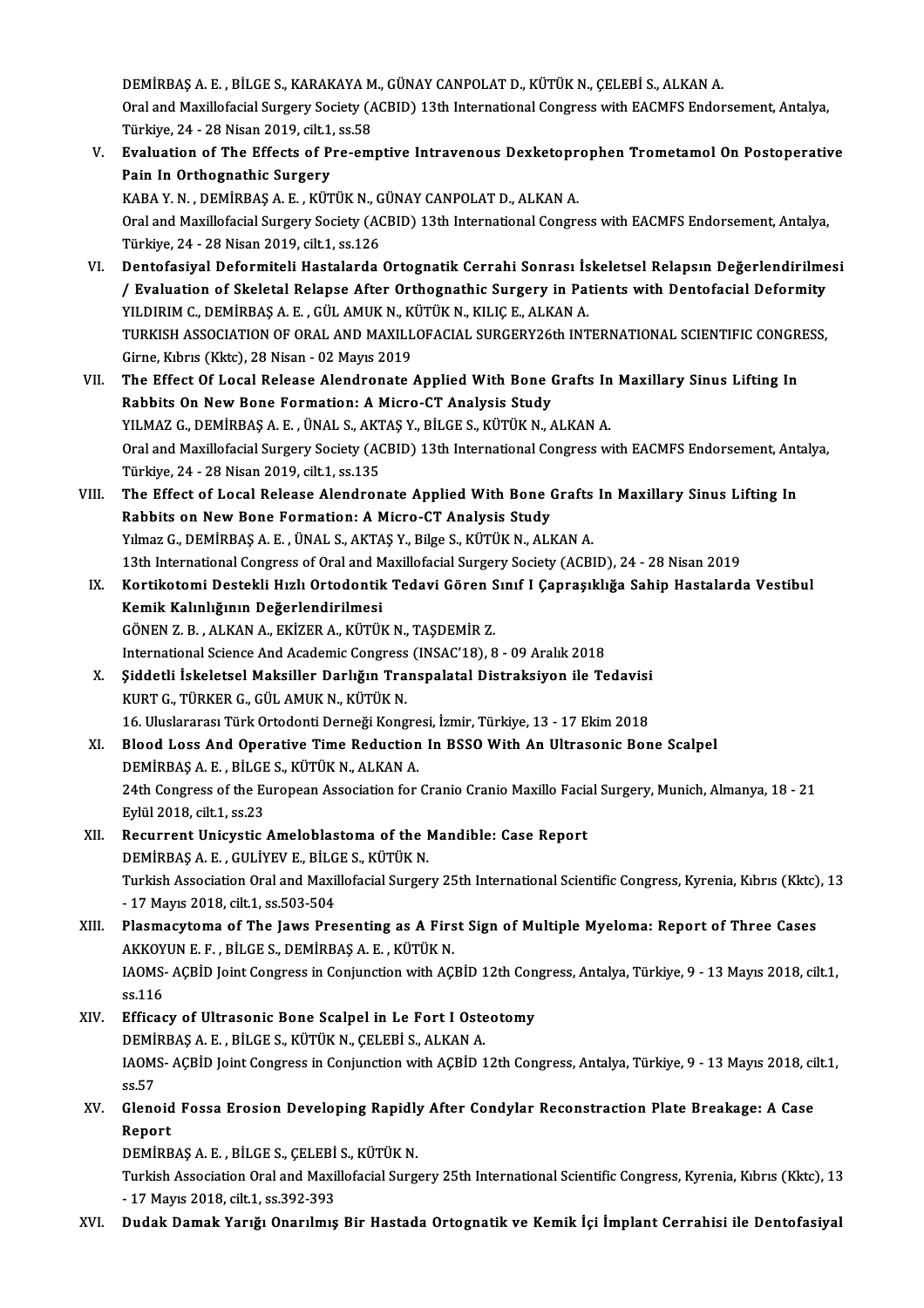|         | Deformitenin Tedavisi Olgu Sunumu                                                                                                                                                          |
|---------|--------------------------------------------------------------------------------------------------------------------------------------------------------------------------------------------|
|         | BİLGE S., DEMİRBAŞ A. E., KÜTÜK N., ALKAN A., GÜL AMUK N., KILIÇ K.<br>4th International Congress of the Turkish Cleft Lip and Palate Society, İzmir, Türkiye, 21 - 24 Eylül 2017, cilt.1, |
|         | ss 129                                                                                                                                                                                     |
| XVII.   | Temporomandibular Eklem Düzensizliklerinin Konik Işınlı Bilgisayarlı Tomografi ile Spatyal Analiz                                                                                          |
|         | Karşılaştırması.                                                                                                                                                                           |
|         | ETÖZ M., SOYDAN D., KÜTÜK N.                                                                                                                                                               |
|         | TDB 23. Uluslararası Diş Hekimliği Kongresi, 21-24 Eylül 2017, 21 - 24 Eylül 2017                                                                                                          |
| XVIII.  | Dudak Damak Yarığı Onarılmış Bir Hastada Ortognatik ve Kemik İçi İmplant Cerrahisi ile Dentofasiyal                                                                                        |
|         | Deformitenin Tedavisi Olgu Sunumu                                                                                                                                                          |
|         | BİLGE S., DEMİRBAŞ A. E., KÜTÜK N., ALKAN A., GÜL AMUK N., KILIÇ K.                                                                                                                        |
|         | Dudak Damak Yarıkları Derneği 4. Uluslararası Kongresi, İzmir, Türkiye, 21 - 24 Eylül 2017                                                                                                 |
| XIX.    | Intraoperative Complications in Orthognathic Surgery: Retrospective Evaluation of 250 Cases.                                                                                               |
|         | DEMİRBAŞ A. E., ÜLKER Ö., KÜTÜK N., KILIÇ E., ALKAN A.                                                                                                                                     |
|         | 24th International Congress of Turkish Association of Oral and Maxillofacial Surgery (TAOMS), Bodrum, Türkiye,                                                                             |
|         | 23 - 27 Mayıs 2017, cilt 1, ss 64                                                                                                                                                          |
| XX.     | Displacement of a Dental Implant and Cover Screws into Submandibular Space: A Case Report.                                                                                                 |
|         | AKKOYUN E.F., DEMİRBAŞ A.E., TAŞDEMİR Z., KÜTÜK N., ALKAN A.                                                                                                                               |
|         | 24th International Congress of Turkish Association of Oral and Maxillofacial Surgery (TAOMS), Bodrum, Türkiye,                                                                             |
|         | 23 - 27 Mayıs 2017, cilt 1, ss 154-155                                                                                                                                                     |
| XXI.    | Osteochondroma of A Dislocated Mandibular Condyle: A Case Report.                                                                                                                          |
|         | KÜTÜK N., DEMİRBAŞ A. E., KALKAN V., MOHSEN F., ALKAN A.                                                                                                                                   |
|         | 24th International Congress of Turkish Association of Oral and Maxillofacial Surgery (TAOMS), Bodrum, Türkiye,                                                                             |
|         | 23 - 27 Mayıs 2017, cilt 1, ss 162-163                                                                                                                                                     |
| XXII.   | Comparison of Ozon and Photobiomodulation Therapieson Mental Nerve Injury in Rats                                                                                                          |
|         | Yücesoy T., Kütük N., Günay Canpolat D., Alkan A.                                                                                                                                          |
|         | AÇBİD 10th International Congress-2016, Antalya, Türkiye, 11 - 15 Mayıs 2016                                                                                                               |
| XXIII.  | Broken Arthroscope Complication in Due Course of Temporomandibular t Arthroscopy<br>Yücesoy T., KÜTÜK N., ALKAN A.                                                                         |
|         | ACBID 10th International Congress, Antalya, Türkiye, 11 - 15 Mayıs 2016                                                                                                                    |
| XXIV.   | Management of a Patient With Cockayne Syndrome In Terms of Dental Care                                                                                                                     |
|         | Yücesoy T., GÜNAY CANPOLAT D., KÜTÜK N., ALKAN A.                                                                                                                                          |
|         | ACBID 10th International Congress, Antalya, Türkiye, 11 - 15 Mayıs 2016                                                                                                                    |
| XXV.    | Influence of Patient Anxiety on Operation Quality and Surgeon s Comfort in Third Molar Surgery                                                                                             |
|         | BAŞ B., KÜTÜK N., Çağlar Turun A., ÖZDEN B., Gurbanov V., Yılmaz Z.                                                                                                                        |
|         | ACBID 10th International Congress, Antalya, Türkiye, 11 - 15 Mayıs 2016                                                                                                                    |
| XXVI.   | Effect of dental pulp derived mesenchymal stem cells on mental nevre repair                                                                                                                |
|         | GÖNEN Z. B., GÜNAY CANPOLAT D., YAY A. H., BAHAR D., KÜTÜK N., ÇOLPAK H. A., Yalçın b., ALKAN A.                                                                                           |
|         | Türk Anesteziyoloji ve Reanimasyon Derneği 49. Ulusal Kongresi, Türkiye, 2 - 06 Aralık 2015                                                                                                |
| XXVII.  | TGF ß1 transfectionPRP on chondrogenic differentiation of DP MSCs                                                                                                                          |
|         | Hasan S., GÖNEN Z. B., BAHAR D., TAHERİ S., KÜTÜK N., ÖZCAN S.                                                                                                                             |
|         | 2nd International Congress on Stem CellCellular Therapies, Antalya, Türkiye, 15 - 18 Ekim 2015                                                                                             |
| XXVIII. | Development Of A Three Directional Distractor System For The Correction Of Maxillary Transverse                                                                                            |
|         | And Sagittal Deficiency                                                                                                                                                                    |
|         | Canay Y., KÜTÜK N., KURT G., ALKAN A.                                                                                                                                                      |
|         | ACBID 9th International Congress, Antalya, Türkiye, 27 - 31 Mayıs 2015                                                                                                                     |
| XXIX.   | Unilateral Temporomandibular Joint Ankylosis Treated With Custom made Fossa Prosthesis A Case                                                                                              |
|         | Report                                                                                                                                                                                     |
|         | Süheyb B., ETÖZ O. A., GÜMÜŞ H. Ö., KÜTÜK N., ALKAN A.                                                                                                                                     |
|         | ACBID 9th International Congress, 27 - 31 Mayıs 2015                                                                                                                                       |
| XXX.    | Comparison of the analgesic effects of pulse radiofrequency and cryoablation in rabbits with mental                                                                                        |